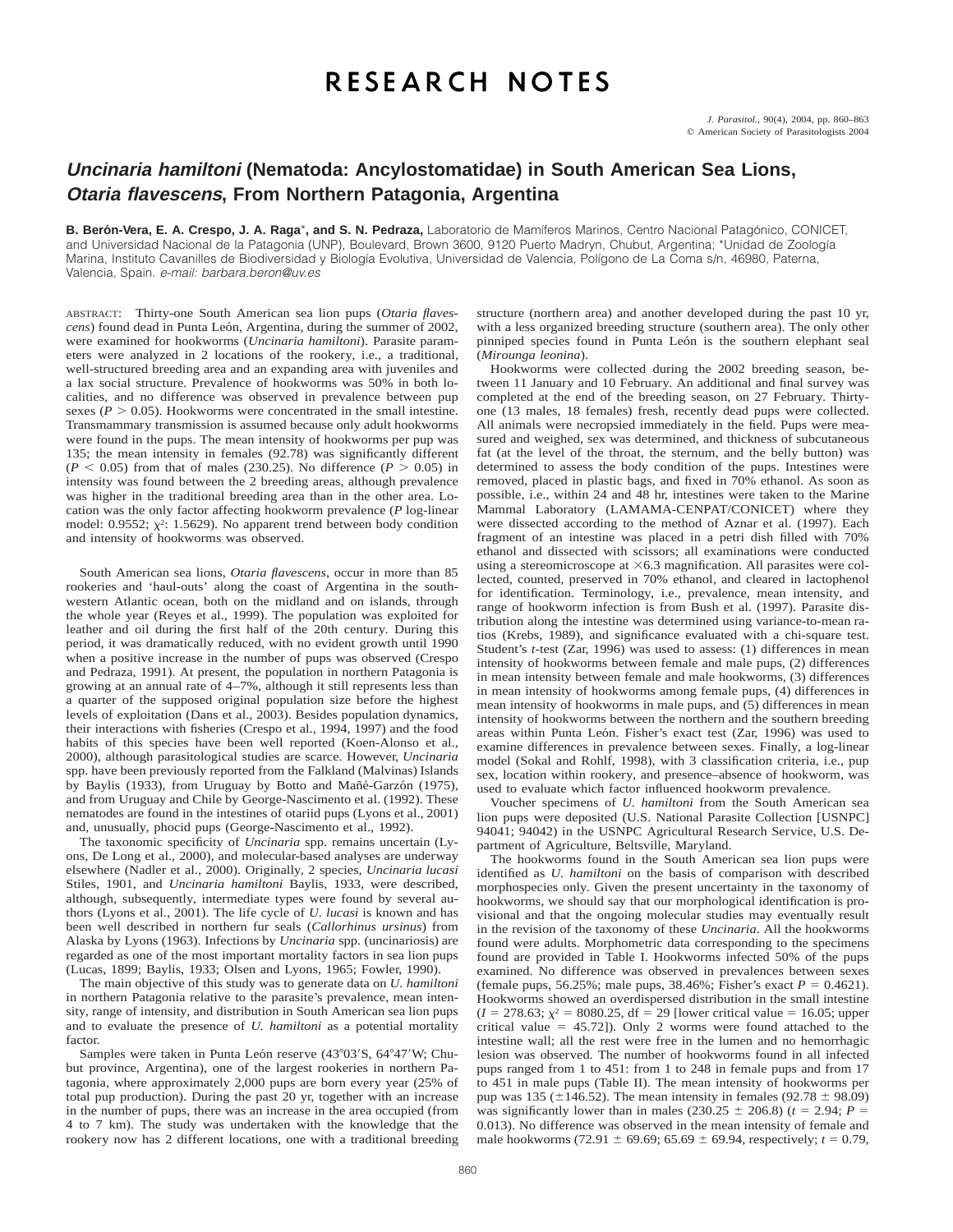|                              | Uncinaria hamiltoni (this work)                                    |                                                                       |               | (in <i>Otaria flavescens</i> )<br>Uncinaria hamiltoni<br>(Baylis, 1933) |                | (Botto and Mañé-Garzón, 1975)<br>Uncinaria hamiltoni platensis<br>(in <i>Otaria flavescens</i> ) | (in Eumetopias jubata)<br>Uncinaria hamiltoni<br>(Baylis, 1933) |                  |
|------------------------------|--------------------------------------------------------------------|-----------------------------------------------------------------------|---------------|-------------------------------------------------------------------------|----------------|--------------------------------------------------------------------------------------------------|-----------------------------------------------------------------|------------------|
|                              | Females                                                            | Males                                                                 | Females       | Males                                                                   | Females        | Males                                                                                            | Females                                                         | Males            |
| Sample size                  | 30                                                                 | 29                                                                    |               |                                                                         | $\frac{30}{2}$ | $\overline{30}$                                                                                  | ω                                                               |                  |
| Number of hosts examined     | $5.36 - 17.2$ (11.37 $\pm$ 2.94)                                   | $4.64 - 10.32(7.49 \pm 1.53)$                                         | $12.5 - 17.5$ | $8.5 - 12.0$ <sup>+</sup>                                               | $8.3 - 19.4$   | $6.4 - 11.4$                                                                                     | $16.7 - 18.8$                                                   | 9.4 <sub>†</sub> |
| <b>BLB</b>                   | $0.820 - 1.34$ (1.15 $\pm$ 0.11)                                   | $0.79 - 1.83$ (1.09 ± 0.19)<br>$4.88 - 10.64$ (7.85 $\pm$ 1           | $1.6 - 1.9$   | $1.5 - 1.55$                                                            | $1.35 - 1.57$  | $1.2 - 1.38$                                                                                     | $1.4 - 1.6$                                                     | 1.3              |
| <b>OL<br/>SA<br/>LBC</b>     | $0.11 - 0.22$ (0.18 $\pm$ 0.02)<br>$0.21 - 0.34$ $(0.28 \pm 0.03)$ | $0.10 - 0.31$ (0.16 $\pm$ 0.05)<br>0.02)<br>$0.21 - 0.28$ $(0.24 \pm$ | $0.32 - 0.38$ | $0.28 - 0.3$                                                            | $0.24 - 0.29$  | $0.21 - 0.26$                                                                                    |                                                                 |                  |
|                              | $0.2 - 0.31$ $(0.24 \pm 0.02)$                                     | $0.14 - 0.24$ (0.19 $\pm$ 0.06)                                       |               |                                                                         |                |                                                                                                  |                                                                 | I                |
| WBC<br>VPE                   | 1.34)<br>$2.13 - 6.62$ (4.33 $\pm$ 1                               |                                                                       | $5.1 - 7.0$   |                                                                         | $3.6 - 5.7$    |                                                                                                  |                                                                 |                  |
|                              | $0.1 - 0.14$ (0.12 $\pm$ 0.01)                                     |                                                                       | $0.13 - 0.14$ |                                                                         | $0.1 - 0.13$   |                                                                                                  |                                                                 |                  |
| $\mathbb{E}\mathbb{W}$<br>SL | $0.04 - 0.10$ (0.07 $\pm$ 0.01)                                    | $0.57 - 1.05$ $(0.89 \pm 0.09)$                                       | $0.06 - 0.09$ | $\frac{0}{1}$                                                           | $0.06 - 0.08$  | $0.75 - 0.99$                                                                                    |                                                                 | 0.67             |
| DRL                          |                                                                    | $0.01 - 0.08$ $0.04 = 0.02$                                           |               | $\overline{\phantom{a}}$                                                |                |                                                                                                  |                                                                 |                  |
| DRB                          |                                                                    | $(0.15 \pm 0.03)$<br>$0.12 - 0.25$                                    |               |                                                                         |                |                                                                                                  |                                                                 |                  |
| Ratio DRB-DRL                |                                                                    | 1:3.65                                                                |               | 1:2.4                                                                   |                | 1:3.0                                                                                            |                                                                 |                  |

 $P = 0.43$ ), in the mean intensity of female and male hookworms in female pups  $(43.88 \pm 36.88; 44.89 \pm 44.35,$  respectively;  $t = 0.19, P$  $= 0.85$ ), and in the mean intensity of female and male hookworms in male pups  $(112.75 \pm 115.25; 112.5 \pm 96.49,$  respectively;  $t = 0.02, P$ In the northern breeding area, 44.44% of the dead pups were infected, whereas 60% of the dead pups in the southern part of the rookery were infected. Among all the infected pups, 57.14% belonged to the traditional breeding areas and 42.86% to the new area. There was no interaction between the 3 factors in the log-linear model, and location was the only factor that accounted for the adjustment of the model ( *P* of the log-linear model: 0.9552;  $\chi^2$ : 1.5629, df: 6). This suggests that the breeding area influences the prevalence of infection. In addition, no difference was found between the mean intensity of hookworms in the northern (150.5  $\pm$  123.5) and the southern areas (110.4  $\pm$  191) (*t* = 1.025;  $P = 0.33$ ).

 $= 0.98$ .

Prevalence and mean intensity of *U. hamiltoni* in the South American sea lion were moderate compared with hookworm infections in other pinnipeds studied in other areas. For example, pups had lower levels of infection than the California sea lion (*Zalophus californianus*) and the northern fur seals from California (Lyons, Spraker et al., 2000), although they were more heavily infected than the northern fur seals from Alaska (Lyons, Spraker et al., 2000) and the Juan Fernández fur seal (*Arctocephalus philippii*) from Alejandro Selkirk Island, Chile (Sepu´lveda, 1998). One reason that accounts for the moderate levels of infection preliminarily found at Punta León may be the kind of substratum. As it is known, the type of soil is related to the development and transmission of hookworms. On St. Paul Island, Alaska, for example, northern fur seal pups born on sandy rookeries have higher numbers of adult hookworms than pups born on less sandy areas (Lyons, Spraker et al., 2000) or as observed for Steller sea lions (*Eumetopias jubatus*) from a rocky terrain rookery in Oregon where no hookworm is found (Lyons et al., 2003). This matter will be intensively studied at northern Patagonia in the future, with more samples from different breeding seasons.

Hookworm burden did not differ significantly between the 2 locations of Punta León rookery. Also, it has to be noticed that pup mortality was 2 times higher in the southern than in the northern area, and this was attributed to the absence of a typical nursery structure in the new breeding area (E. A. Crespo, pers. obs.) rather than to hookworm infection.

A relationship between a host's sex and the number of hookworms present has not been previously reported. California sea lions, northern fur seals (from California), and Juan Fernández fur seals did not show differences in hookworm intensities in male and female pups (Lyons et al., 1997, 2001; Sepúlveda, 1998), contrary to that observed in this work.

Transmammary transmission of hookworms in South American sea lions has not been demonstrated, although it is assumed. Lyons (1994) and Lyons and De Long et al. (2000) found that adult hookworms in California sea lion and Northern fur seal pups were derived only from parasitic third stage larvae passed through mothers' milk, for a short time postpartum, and that there may be no other way of transmission (Lyons, 1994). The same pattern of transmission is presumed in the present case because only adult hookworms were found throughout the period studied, supporting the idea that pups would only be infected with colostrum. In addition, if the number of hookworms is directly related to the quantity of milk consumed by the pup, and assuming only transmammary transmission, it might be supposed that male South American sea lion pups acquired more milk than female pups. Our preliminary findings would support this prediction even though there is no evidence that female nursing differs according to the sex of the offspring (Cappozzo et al., 1991).

Hookworms appeared to be concentrated in the small intestine. This site is the same as that selected by hookworms in Juan Fernández fur seals (Sepúlveda, 1998) and California sea lions (Dailey and Hill, 1970; Lyons, De Long et al., 2000). However, it is different from the northern fur seal pups, where they appear concentrated in the cecum and proximal large intestine (Lyons et al., 1997).

† Not specified if measured with or without the bursa.

Not specified if measured with or

without the bursa.

Higher prevalences and mean intensities should be expected in the traditional nursing area than in a new expanding area. In the first site, reproductive females rather than juveniles (nonreproductive) are concentrated, facilitating hookworm transmission. Consistent with the expected pattern, differences in prevalence were observed in South Amer-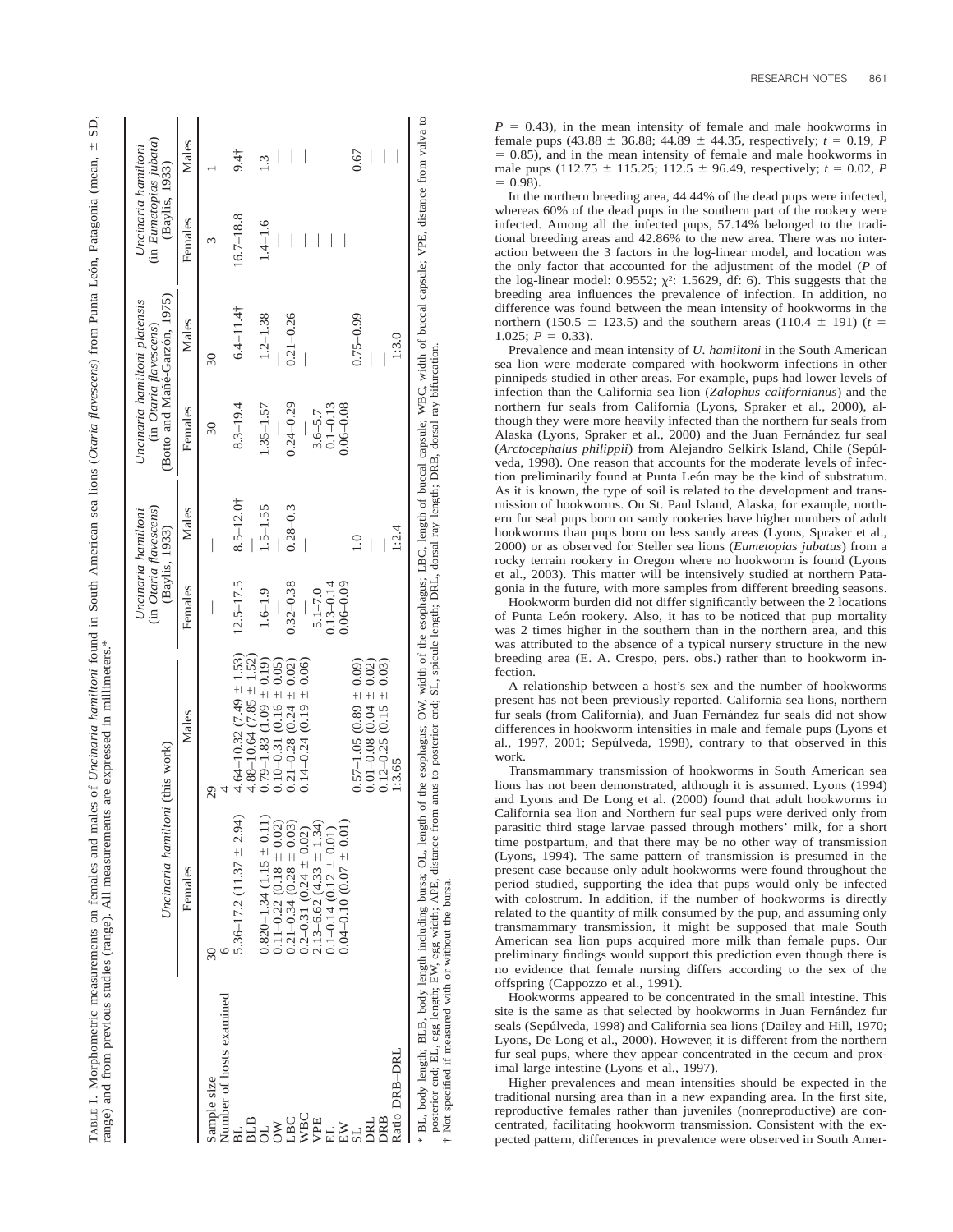| Host        | Total                       | Female                        | Male                         |
|-------------|-----------------------------|-------------------------------|------------------------------|
|             | Uncinaria hamiltoni         | Uncinaria hamiltoni           | Uncinaria hamiltoni          |
|             | $(n = 1.656)$               | $(n = 800)$                   | $(n = 856)$                  |
| All pups    | $135 \pm 46.52$ (1-451)     | $72.91 \pm 69.69$ (7-243)     | $65.69 \pm 69.94 (1 - 208)$  |
| Female pups | $92.78 \pm 98.09$ (1-248)   | $43.88 \pm 36.88$ (12-101)    | $44.89 \pm 44.35$ (1-136)    |
| Male pups   | $230.25 \pm 206.8$ (17-451) | $112.75 \pm 115.25 (7 - 243)$ | $112.50 \pm 96.49 (9 - 208)$ |

TABLE II. Mean intensity  $\pm$  SD and range of intensity of *Uncinaria hamiltoni* found in South American sea lions (*Otaria flavescens*) from Punta León, Patagonia, Argentina.

ican sea lions. However, contrary to the expected pattern, they exhibited no difference in the number of hookworms present in pups. The total number of individuals of the southern area of the rookery is now onequarter that of the northern area. Therefore, density-dependent mechanisms could be still relaxed compared with a population size close to its carrying capacity *k.* This may be the more plausible explanation for the lack of differences observed between the 2 areas.

Longevity of hookworms in intestines of pinnipeds from North America is well known (Lyons, De Long et al., 2000, and references therein). For *O. flavescens* pups, this phenomenon is yet to be examined. Longterm examinations of pups dying during the nursing period should give an indication when hookworms are eliminated, assuming that they resemble California sea lion and northern fur seal pups (Lyons, De Long et al., 2000).

A clear trend between the body condition of the pup and the number of hookworms present was described in other pinnipeds (cf. Lyons et al., 2001, and references therein), although a similar relationship could not be observed in South American sea lion pups. Critical biological features (related to thickness of the subcutaneous fat or pup weight and health status) not yet known for the species are required to establish any possible pattern or trend (if there were any).

One additional fact to consider in the future is the presence of southern elephant seals in the same area as another potential host species for *U. hamiltoni*, although hookworm infection is believed to be unusual in phocids (George-Nascimento et al., 1992).

Population dynamics of pinniped hosts and hookworms are correlated (Lyons, Spraker et al., 2000). The *O. flavescens* population is increasing and, hence, a corresponding increase in its hookworm population may exist. Within the present conditions, a study during the future breeding seasons should reveal such trends.

Finally, uncinariosis is considered one of the most important mortality factors among pinniped pups in the Northern Hemisphere (e.g., Lucas, 1899; Baylis, 1933; Olsen and Lyons, 1965). However, it may not be an important cause of mortality for the species studied in the Southern Hemisphere based on the low intensity of infection and the absence of lesions in the small intestine (Sepu´lveda, 1998). Consequently, the moderate infection levels found in South American sea lion pups may show that uncinariosis could become a potential mortality factor as the population increases toward its original size.

The authors are thankful to A. Kowalyk, N. A. García, and G. Svendsen for their invaluable assistance in fieldwork, M. A. Coscarella and S. L. Dans for their useful comments, E. T. Lyons and S. A. Nadler for their assistance and the literature provided, and M. S. Sepúlveda for providing additional literature. The study was funded by the Cátedra UNESCO of Patronat Surnord Universitat de València, Spain and the ANPCyT, Argentina (PICT98 No. 01-04025). Institutional support was given by Centro Nacional Patagónico (CONICET, Argentina) and Secretaría de Áreas Protegidas y Turismo, Chubut province (Argentina).

#### **LITERATURE CITED**

- AZNAR F. J., J. A. BALBUENA, A. O. BUSH, AND J. A. RAGA. 1997. Ontogenetic habitat selection of *Hadwenius pontoporiae* (Digenea) in the intestine of franciscana (*Pontoporia blainvillei*) (Cetacea). Journal of Parasitology **83:** 13–18.
- BAYLIS, M. A. 1933. A new species of the nematode genus *Uncinaria* from a sea lion, with some observations on related species. Parasitology **25:** 308–319.
- BOTTO, C., AND F. MAÑÉ-GARZÓN. 1975. Sobre una nueva especie del ge´nero *Uncinaria* (Nematoda, Strongyloidea) de *Otaria flavescens*

Shaw y la especiación en el género *Uncinaria* en pinnípedos americanos. Revista de Biología del Uruguay II: 127-141.

- BUSH, A. O., K. D. LAFFERTY, J. M. LOTZ, AND A. W. SHOSTAK. 1997. Parasitology meets ecology in its own terms: Margolis et al. revisited. Journal of Parasitology **83:** 575–583.
- CAPPOZZO, H. L., C. CAMPAGNA, AND J. MONSERRAT. 1991. Sexual dimorphism in newborn Southern sea lions. Marine Mammal Science **7:** 385–394.
- CRESPO, E. A., J. F. CORCUERA, AND A. LÓPEZ CAZORLA. 1994. Interactions between marine mammals and fisheries in some coastal fishing areas of Argentina. *In* Gillnets and cetaceans, W. F. Perrin, G. P. Donovan, and J. Barlow (eds.). Rep. Int Whaling Comm. Spec. Issue **15:** 269–281.
	- ———, AND S. N. PEDRAZA. 1991. Estado actual y tendencia de la poblacio´n de lobos marinos de un pelo (*Otaria flavescens*) en el litoral norpatagónico. Ecología Austral 2: 87-95.
- $-$ , S. L. Dans, M. KOEN ALONSO, L. M. REYES, N. A. GARCÍA, M. COSCARELLA, AND A. C. M. SCHIAVINI. 1997. Direct and indirect effects on the high seas fisheries on the marine mammal populations in the northern and central Patagonian coast. Journal of the Northwest Atlantic Fisheries Science **22:** 189–207.
- DAILEY, M. D., AND B. L. HILL. 1970. A survey of metazoan parasites infecting the California (*Zalophus californianus*) and Steller (*Eumetopias jubatus*) sea lion. Bulletin of the Southern California Academy of Sciences **69:** 126–132.
- DANS, S. L., E. A. CRESPO, S. N. PEDRAZA, AND M. KOEN ALONSO. 2004. Recovery of the South American sea lion population in northern Patagonia. Canadian Journal of Fisheries and Aquatic Sciences. [In press.].
- FOWLER, C. 1990. Density dependence in northern fur seals (*Callorhinus ursinus*). Marine Mammal Science **6:** 171–195.
- GEORGE-NASCIMENTO, M., M. LIMA, AND E. ORTIZ. 1992. A case of parasite-mediated competition? Phenotypic differentiation among hookworms *Uncinaria hamiltoni* (Nematoda: Ancylostomatidae) in sympatric and allopatric populations of South American sea lions *Otaria byronia*, and fur seals *Arctocephalus australis* (Carnivora: Otariidae). Marine Biology **112:** 527–533.
- KOEN-ALONZO, M., E. A. CRESPO, S. N. PEDRAZA, N. A. GARCÍA, AND M. COSCARELLA. 2000. Food habits of the South American sea lion, *Otaria flavescens,* of Patagonia, Argentina. Fishery Bulletin **98:** 250–263.
- KREBS, C. J. 1989. Ecological methodology. Harper and Row, New York, 654 p.
- LUCAS, F. A. 1899. The causes of mortality among seal pups. *In* The fur seals and fur seal islands of the North Pacific Ocean, part 3, D. S. Jordan (ed.). U.S. Government Printing Office, Washington, D.C., p. 75–98.
- LYONS, E. T. 1963. Biology of the hookworm, *Uncinaria lucasi* Stiles, 1901, in the northern fur seal, *Callorhinus ursinus* Linn. on the Pribilof Islands, Alaska. Ph.D. Dissertation. Colorado State University, Fort Collins, Colorado, 87 p.
- 1994. Vertical transmission of nematodes: Emphasis on *Uncinaria lucasi* in northern fur seals and *Strongyloides westeri* in equids. Journal of the Helminthological Society of Washington **61:** 169–178.
- ———, R. L. DE LONG, F. M. GULLAND, S. R. MELIN, S. C. TOLLIVER, AND T. R. SPRAKER. 2000. Comparative biology of *Uncinaria* spp. in the California sea lion pups (*Zalophus californianus*) and the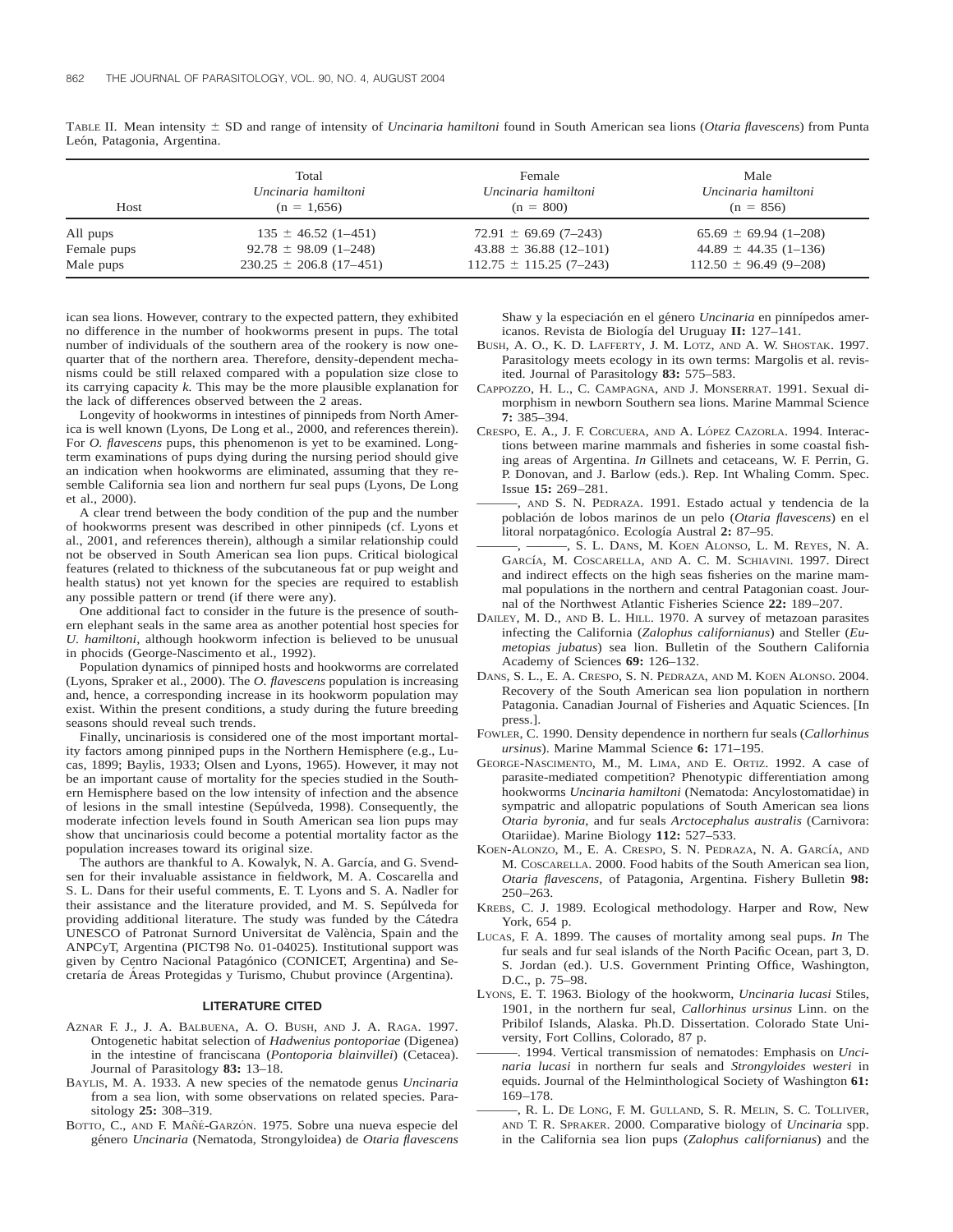northern fur seal (*Callorhinus ursinus*) in California. Journal of Parasitology **86:** 1348–1352.

-, S. R. MELIN, AND S. C. TOLLIVER. 1997. Uncinariasis in northern fur seal and California sea lion pups from California. Journal of Wildlife Diseases **33:** 848–852.

———, ———, T. R. SPRAKER, S. R. MELIN, AND S. C. TOLLIVER. 2003. Observations in 2001 on hookworms (*Uncinaria* spp.) in otariid pinnipeds. Parasitology Research **89:** 503–505.

———, S. R. MELIN, R. L. DELONG, A. J. ORR, F. M. GULLAND, AND S. C. TOLLIVER. 2001. Current prevalence of adult *Uncinaria* spp. in northern fur seal (*Callorhinus ursinus*) and California sea lion (*Zalophus californianus*) pups on San Miguel Island, California, with notes on the biology of these hookworms. Veterinary Parasitology **97:** 309–318.

———, T. R. SPRAKER, K. D. OLSON, S. C. TOLLIVER, AND H. D. BAIR. 2000. Prevalence of hookworms (*Uncinaria lucasi*) in northern fur seal (*Callorhinus ursinus* Linnaeus) pups on St. Paul Island, Alaska, USA: 1986–1999. Comparative Parasitology **67:** 218–223.

NADLER, S. A., B. J. ADAMS, E. T. LYONS, R. L. DE LONG, AND S. R.

MELIN. 2000. Molecular and morphometric evidence for separate species of *Uncinaria* (Nematoda: Ancylostomatidae) in California sea lions and northern fur seals: Hypothesis testing supplants verification. Journal of Parasitology **86:** 1099–1106.

- OLSEN, O. W., AND E. T. LYONS. 1965. Life cycle of *Uncinaria* Stiles, 1901 (Nematoda: Ancylostomadiae) of fur seals, *Callorhinus ursinus* Linn., on the Pribilof Islands, Alaska. Journal of Parasitology **51:** 689–700.
- REYES, L. M., E. A. CRESPO, AND V. SZAPKIEVICH. 1999. Distribution and population size of the southern sea lion (*Otaria flavescens*) in central and southern Chubut, Argentina. Marine Mammal Science **15:** 478–493.
- SEPÚLVEDA, M. S. 1998. Hookworms (*Uncinaria* sp.) in Juan Fernández fur seal pups (*Arctocephalus philippii*) from Alejandro Selkirk Island, Chile. Journal of Parasitology **84:** 1305–1306.
- SOKAL, R. R., AND F. J. ROHLF. 1998. Biometry: The principles and practice of statistics in biological research, 3rd. ed. W. H. Freeman and Company, New York, 887 p.
- ZAR, J. H. 1996. Biostatistical analysis, 3rd ed. Prentice Hall, Upper Saddle River, New Jersey, 121 p.

*J. Parasitol.,* 90(4), 2004, pp. 863–864  $©$  American Society of Parasitologists 2004

### **First Isolation of Neospora caninum From an Aborted Bovine Fetus in Spain**

**N. Canada**\***, C. S. Meireles, M. Mezo**†**, M. Gonza´lez-Warleta**†**, J. M. Correia da Costa**‡**, C. Sreekumar**§**, D. E. Hill**§**, K. B. Miska**§**, and J. P. Dubey** §||, CECA, Center for the Study of Animal Sciences, University of Porto, Porto, Portugal; \*ICBAS, Abel Salazar Institute of Biomedical Sciences, University of Porto, Porto, Portugal; †Centro de Investigaciones Agrárias de Mabegondo, P.O. Box 10, 15318, A Coruña, Spain; ‡Center of Parasite Immunology and Biology, INSA, Rua de S. Luı´s 16, 4000-509 Porto, Portugal; §Animal Parasitic Diseases Laboratory, Animal and Natural Resources Institute, Agricultural Research Service, United States Department of Agriculture, Beltsville, Maryland 20705; ||To whom correspondence should be addressed. e-mail: jdubey@anri.barc.usda.gov

ABSTRACT: *Neospora caninum* was isolated from the brain of a 6-moold aborted bovine fetus from Galicia, Spain. The fetal brain homogenate was inoculated intraperitoneally into cortisonized mice. The peritoneal exudate from the infected mice, along with mouse sarcoma cells (Tg180), was inoculated into a second group of mice, and parasites were harvested from the peritoneal exudate. The parasites were adapted to in vitro growth in Vero monolayers. The tachyzoites from the peritoneal exudate reacted positively with anti–*N. caninum* antibodies and not with anti–*Toxoplasma gondii* antibodies on indirect fluorescent antibody test. The tachyzoites were lethal to interferon gamma gene knock out (KO) mice and could be identified immunohistochemically in the tissues. The identity of the parasite was also confirmed by polymerase chain reaction amplification of *N. caninum*–specific fragments. The sequences of the amplified gene 5 fragments (GenBank AY494944) were found to be identical to that of an Austrian isolate of *N. caninum* but not to that of NC-1. This is the first isolation of viable *N. caninum* from Spain.

*Neospora caninum* is a major cause of abortion in cattle worldwide (Dubey, 2003). In Spain, antibodies to *N. caninum* have been detected in bovine sera, and *N. caninum* antigen has been detected in aborted bovine fetuses (Fondevila et al., 1998; González et al., 1999; Mainar-Jaime et al., 1999; Quintanilla-Gozalo et al., 1999; Pereira-Bueno et al., 2003). We report the first isolation of viable *N. caninum* from an aborted bovine fetus in Spain.

A 6-mo-old aborted bovine fetus and a blood sample of the dam were collected from a farm located in La Coruña district, Galicia, Spain. The cow was Holstein–Friesian, barn housed, milked twice a day, and was fed total mixed rations. The entire fetus and serum from the dam were refrigerated and sent by overnight mail to the Center of Parasite Immunology and Biology Laboratory, Porto, Portugal.

The cow was found to have an antibody titer of 1:160 or more in the *Neospora* agglutination test as described by Romand et al. (1998). The fetal brain was used for isolation of *N. caninum* according to the procedure of Canada, Meireles, Rocha, Sousa et al. (2002). Briefly, the brain was trypsinized and the washed homogenate was inoculated in-

traperitoneally into cortisonized mice. The peritoneal exudate from these mice, along with mouse sarcoma cells (Tg180), was inoculated into a second group of mice, and parasites were harvested from the peritoneal exudate of this group. For in vitro propagation of the parasite, the final pellet obtained from the peritoneal wash was inoculated onto confluent monolayers of Vero cells as described (Canada, Meireles, Roch, Sousa et al., 2002).

Two months after the initiation of the cell culture, a flask infected with this isolate of *N. caninum* was sent to the Animal Parasitic Diseases Laboratory (APDL), U.S. Department of Agriculture, Beltsville, Maryland for further characterization. Tachyzoites  $(1 \times 10^6)$  from culture were inoculated subcutaneously into 2 interferon gamma gene knock out (KO) mice, 2 Swiss Webster mice, and 2 gerbils (*Meriones ungulatus*) as described (Dubey et al., 1998; Dubey and Lindsay, 2000), and observed for infection. The surviving animals were killed after 3 mo, their sera tested for *Toxoplasma gondii* antibodies by modified agglutination test (MAT) (Dubey and Desmonts, 1987), and brain smears examined for protozoan tissue cysts. The tissues were examined microscopically after immunohistochemical staining using anti–*N. caninum* antibodies (Lindsay and Dubey, 1989).

The tachyzoites from the culture supernatant were used to extract DNA using DNAzol (MRC, Cincinnati, Ohio) according to the manufacturer's instructions. Polymerase chain reaction (PCR) was performed with the *N. caninum*–specific primers Np6–Np21, as described (Yamage et al., 1996), including positive (NC-1) and negative controls. The PCR products were resolved on a 1.5% agarose gel and observed for the presence of the specific target fragment. The specific PCR product was extracted from the gel using MinElute gel extraction kit (Qiagen, Valencia, California) and directly sequenced in both directions using the Big Dye terminator system, version 3.1 (Applied Biosystems, Foster City, California) using an ABI 377 sequencer. The sequence chromatograms were edited using Sequencher 4.1 software (Genecodes Corp., Ann Arbor, Michigan). Searches were performed in BLAST (http:// www.ncbi.nlm.nih.gov/BLAST/) to determine whether the sequences were similar to any of the previously published sequences of *N. caninum* available in the public database.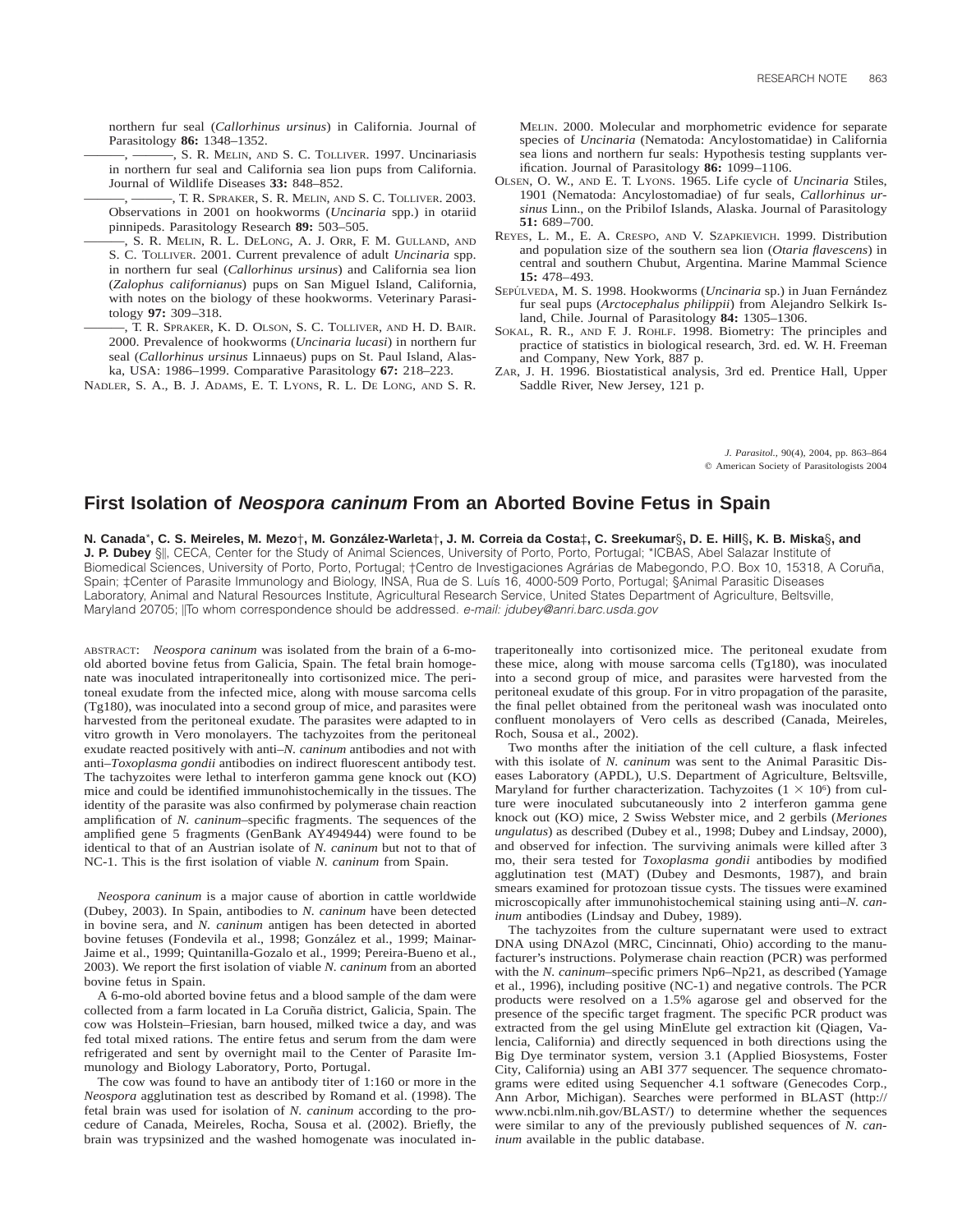*Neospora caninum*–like tachyzoites were seen in the final pellet obtained from peritoneal washings on microscopical examination. These tachyzoites reacted with anti–*N. caninum* antibodies but not with anti– *T. gondii* antibodies using an indirect fluorescent antibody test as described (Canada, Meireles, Rocha, Sousa et al., 2002).

Tachyzoites were also observed in the Vero cell monolayer 10 days after infection with the mouse peritoneal wash. The new isolate of *N. caninum* (designated NC-Sp1) has been maintained in cell culture since April 2003.

The KO mice inoculated with the tachyzoites died of acute neosporosis 8 days later, with demonstrable tachyzoites in the immunohistochemical reaction to anti–*N. caninum* antibodies. The gerbils and Swiss Webster mice remained asymptomatic. Antibodies to *T. gondii* were not found in the sera of these mice and gerbils by MAT. Protozoan tissue cysts were not found in the brains of these animals killed 3 mo after inoculation.

The identity of the isolate was confirmed as *N. caninum* by PCR. Amplification of the 328-bp target fragment was observed with both NC-1 and the Spanish isolate of *N. caninum*. No amplicon was observed in the negative control. The gel-cleaned fragments were sequenced, and the sequences submitted to GenBank (AY494944). The BLAST search revealed that, whereas the 249-bp stretch of the sequence from the NC-Sp1 isolate was identical to that of an Austrian isolate (AF190701), it was polymorphic at 5 nucleotide positions from the sequences of NC-1 (X84238).

The parasite isolated in this study was identified as *N. caninum* on the basis of the morphology, infectivity to rodents, immunohistochemically and molecular characteristics. *Neospora caninum* and *T. gondii* are closely related parasites. Both are abortifacients, but *T. gondii* is rarely isolated from bovine fetuses (Canada, Meireles, Rocha, Costa et al., 2002). However, there is a need to fully characterize each *N. caninum* isolate from cattle because there are only a few isolates known from cattle, and this information was recently summarized (Dubey, 2003). To this list we add the first isolate of *N. caninum* from Spain.

There was absolute homology between the sequences of the Spanish isolate and that of an Austrian isolate, but not the NC-1 strain. It could be possible that the European isolates are distinct from the American isolates. However, this premise can only be confirmed by comparing sequence data from more isolates from these regions.

#### **LITERATURE CITED**

CANADA, N., C. S. MEIRELES, A. ROCHA, J. M. CORREIA DA COSTA, M. W. ERICKSON, AND J. P. DUBEY. 2002. Isolation of viable *Toxoplasma gondii* from naturally-infected aborted bovine fetuses. Journal of Parasitology **88:** 1247–1248.

———, ———, ———, S. SOUSA, G. THOMPSON, J. P. DUBEY, S. RO-

MAND, P. THULLIEZ, AND J. M. CORREIA DA COSTA. 2002. First Portuguese isolate of *Neospora caninum* from an aborted fetus from a dairy herd with endemic neosporosis. Veterinary Parasitology **110:**  $11 - 15$ .

- DUBEY, J. P. 2003. Neosporosis in cattle. Journal of Parasitology **89**(Suppl.): S42–S56.
- -, AND G. DESMONTS. 1987. Serological responses of equids fed *Toxoplasma gondii* oocysts. Equine Veterinary Journal **19:** 337– 339.
- K. R. DOROUGH, M. C. JENKINS, S. LIDDELL, C. A. SPEER, O. C. H. KWOK, AND S. K. SHEN. 1998. Canine neosporosis: Clinical signs, diagnosis, treatment and isolation of *Neospora caninum* in mice and cell culture. International Journal for Parasitology **28:** 1293–1304.
- ———, AND D. S. LINDSAY. 2000. Gerbils (*Meriones unguiculatus*) are highly susceptible to oral infection with *Neospora caninum* oocysts. Parasitology Research **86:** 165–168.
- FONDEVILA, D., S. AÑOR, M. PUMAROLA, AND J. P. DUBEY. 1998. Neos*pora caninum* identification in an aborted bovine fetus in Spain. Veterinary Parasitology **77:** 187–189.
- GONZÁLEZ, L., D. BUXTON, R. ATXAERANDIO, G. ADURIZ, S. MALEY, J. C. MARCO, AND L. A. CUERVO. 1999. Bovine abortion associated with *Neospora caninum* in northern Spain. Veterinary Record **144:** 145–150.
- LINDSAY, D. S., AND J. P. DUBEY. 1989. Immunohistochemical diagnosis of *Neospora caninum* in tissue sections. American Journal of Veterinary Research **50:** 1981–1983.
- MAINAR-JAIME, R. C., M. C. THURMOND, B. BERZAL-HERRANZ, S. K. HIETALA. 1999. Seroprevalence of *Neospora caninum* and abortion in dairy cattle in northern Spain. Veterinary Record **145:** 72–75.
- PEREIRA-BUENO, J., A. QUINTANILLA-GOZALO, V. PÉREZ-PÉREZ, A. ESPI-FELGUEROSO, G. ÁLVAREZ-GARCÍA, E. COLLANTES-FERNÁNDEZ, AND L. M. ORTEGA-MORA. 2003. Evaluation by different diagnostic techniques of bovine abortion associated with *Neospora caninum* in Spain. Veterinary Parasitology **111:** 143–152.
- QUINTANILLA-GOZALO, A., J. PEREIRA-BUENO, E. TABARÉS, E. A. INNES, R. GONZÁLEZ-PANIELLO, AND L. M. ORTEGA-MORA. 1999. Seroprevalence of *Neospora caninum* infection in dairy and beef cattle in Spain. International Journal for Parasitology **29:** 1201–1208.
- ROMAND, S., P. THULLIEZ, AND J. P. DUBEY. 1998. Direct agglutination test for serologic diagnosis of *Neospora caninum* infection. Parasitology Research **84:** 50–53.
- YAMAGE, M., O. FLECHTNER, AND B. GOTTSTEIN. 1996. *Neospora caninum*: Specific oligonucleotide primers for the detection of brain "cyst" DNA of experimentally infected nude mice by the polymerase chain reaction (PCR). Journal of Parasitology **28:** 1473– 1478.

*J. Parasitol.,* 90(4), 2004, pp. 864–866  $©$  American Society of Parasitologists 2004

## **First Report of Neospora caninum Infection in Adult Alpacas (Vicugna pacos) and Llamas (Lama glama)**

**A. Cha´vez-Vela´squez, G. A´ lvarez-Garcı´a**\***, E. Collantes-Ferna´ndez**\***, E. Casas-Astos, R. Rosadio-Alca´ntara, E. Serrano-Martı´nez, and L. M. Ortega-Mora**\*†**,** Facultad de Medicina Veterinaria, Centro de Investigaciones IVITA, 41-0068 Lima, Peru; \*Departamento de Sanidad Animal, Facultad de Veterinaria, Universidad Complutense de Madrid, 28040 Madrid, Spain; †To whom correspondence should be addressed. e-mail: luis.ortega@vet.ucm.es

ABSTRACT: *Neospora caninum* is a cyst-forming coccidian that mainly affects bovines, although *Neospora* infection has also been described in other domestic and wild ruminant species. Serum samples from 78 alpacas (*Vicugna pacos*) and 73 llamas (*Lama glama*) at a unique dilution of 1:50 tested by indirect fluorescent antibody test (IFAT) were further analyzed serologically by IFAT and Western blot in both ruminant species to avoid cross-reactions with closely related coccidian parasites and to confirm the existence of *N. caninum*–specific antibodies. IFAT titers ranging between 1:50 and 1:800 were found. When using Western blot, *N. caninum* tachyzoite–specific immunodominant antigens with apparent molecular weights of 17–18, 34–35, 37, and 60–62 kDa were also recognized, although some sera with 1:50 IFAT titers proved not to have *N. caninum*–specific antibodies. As expected, higher IFAT titers were associated with higher anti–*N. caninum* reactivity in Western blot. This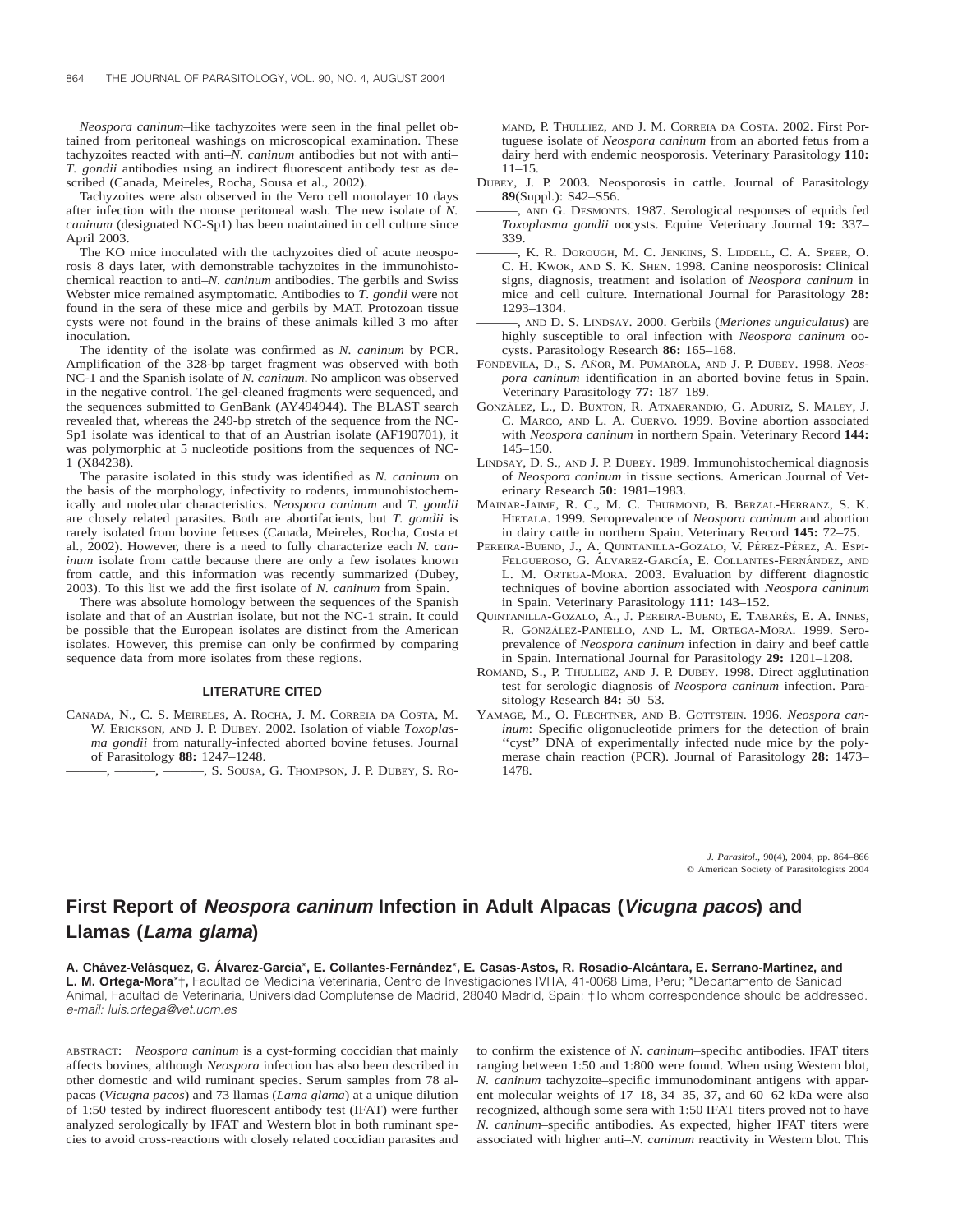TABLE I. Frequency distribution of IFAT titers to *Neospora caninum* species found in 78 alpacas and 73 llamas.

|                 | Number of animals              |                      |       |       |        |
|-----------------|--------------------------------|----------------------|-------|-------|--------|
|                 | Negative<br><b>IFAT</b> titers | Positive IFAT titers |       |       |        |
|                 |                                | 1:50                 | 1:100 | 1:200 | 1:800  |
| Alpaca<br>Llama | 50<br>50                       | 20<br>g              |       |       | 8<br>6 |

report documents for the first time the presence of *N. caninum* infection in adult alpacas and llamas from Peru.

*Neospora caninum* is a cyst-forming coccidian parasite that has been recognized as a major cause of bovine abortion worldwide. This parasitic infection is also associated with neonatal mortality and encephalomyelitis in congenitally infected calves. It has been recorded in other domestic ruminants, such as sheep and goats, and wild ruminants, such as deer (Dubey, 1999) and antelope (Peters et al., 2001). However, to date, the presence of *N. caninum* infection in adult llamas and alpacas, ruminants with an important economic role in the Andean region, has not been described.

Two major veterinary problems affecting llamas and alpacas are high abortion and neonatal mortality rates mainly caused by parasitic and infectious agents (Fernandez-Baca, 1975; Leguia, 1991; Rivera et al., 1997). Infection by *N. caninum* is suspected to occur also in New World camelids because both compatible lesions and *N. caninum* DNA have been detected in brain tissue from llama and alpaca fetuses (Serrano-Martínez et al., in press).

Indirect fluorescent antibody test (IFAT) and Western blot were used in an attempt to provide preliminary data on the presence of *N. caninum* infection in adult llama (*Lama glama*) and alpaca (*Vicugna pacos*) from Peru.

Serum samples from adult camelids (alpacas and llamas) were collected in different regions of highland Peru and kept in a sera bank at the Veterinary Medicine Faculty of Lima. Alpaca sera ( $n = 78$ ) and llama sera ( $n = 73$ ) were screened for *N. caninum* antibodies using the IFAT at a unique dilution of 1:50. Positive sera were titrated by IFAT in 2-fold serial dilutions from 1:50 to 1:3,200 and tested on *N. caninum* tachyzoite–coated IFAT slides. To ensure that antibodies detected by IFAT were specific to *N. caninum* antibodies (NC-1 isolate), Western blot was carried out on all positive and 8 negative serum samples from both alpaca and llama species. A goat antibody anti-llama–conjugated IgG fluorescein isothiocyanate (VMRD, Pullman, Washington) (1:1 dilution) was used. Western blots were performed as described (Alvarez-Garcia et al., 2002) with slight modifications. After incubation with sera (1:25 dilution), the membranes were exposed to goat antibody antillama IgG (1:7 dilution) and then incubated again with anti-goat–conjugated IgG with peroxidase (Sigma Chemical Co., St. Louis, Missouri) at 1:1,000 dilution. Western blot results were based on the reactivities of the sera with tachyzoite immunodominant antigens (IDAs) of 17–18, 34–35, 37, and 60–62 kDa (Alvarez-Garcia et al., 2002). The cutoff required to consider a single serum as positive consisted in the recognition of at least IDAs of 17–18 or 37 kDa (or both).

The IFAT results showed that 28 alpacas and 23 llamas had detectable *N. caninum* antibody titers ranging from 1:50 to 1:800. As shown in Table I, the most predominant IFAT titer corresponded to 1:50. However, when sera with titers equal to 1:50 were tested by Western blot, 6 sera from alpacas ( $n = 20$ ) and 3 sera from llamas ( $n = 9$ ) recognized *N. caninum*–specific IDAs, whereas the other ones detected nonspecific bands. On the other hand, sera with titers equal to, or higher than, 1: 100 proved to be positive by Western blot. The pattern of tachyzoite antigen recognition observed was similar in alpacas and llamas and was also similar to the one described for bovines (Alvarez-Garcia et al., 2002). Positive sera predominantly detected IDAs of 17–18 and 37 kDa, whereas IDAs of  $34-35$  and  $60-62$  kDa were recognized with less frequency (Fig. 1). Another important feature was intense recognition of the 17- to 18-kDa band by most *N. caninum*–reacting sera. Negative sera by IFAT did not bind to any *N. caninum* protein although nonspe-



FIGURE 1. Relationship between IFAT titers and *Neospora caninum*– specific antigen recognition in camelids. (**A**) Alpacas. (**B**) Llamas.

cific binding was observed in most seronegative animals. Moreover, an association between IFAT titers and protein band recognition was found (Fig. 1).

*Neospora caninum* infection was investigated in South American adult camelids because these free-ranging species are of great economic importance in the Andean region as they are bred to produce both fiber and meat. Antibodies developed against *N. caninum* were detected in 28 alpacas and 23 llamas among 78 and 73 sera tested, respectively. This constitutes the first confirmed record of this parasite infection in adult South American camelids. Diagnosis of neosporosis is difficult in adult cattle because of the absence of clinical signs in chronically infected animals. Thus, confirmation of suspected *N. caninum* infection is based on the detection of parasite-specific antibodies. In this study, specific antibodies were positively identified using 2 serological diagnostic tests, IFAT and Western blot. There is still some uncertainty concerning cutoff values in the IFAT, which reduces its diagnostic value, whereas Western blot is more specific and allows unequivocal serological diagnosis even in cases that are problematic for IFAT (Söndgen et al., 2001). In the present study, the detection of high IFAT titers, the recognition of *N. caninum* IDAs, and the association between IFAT and Western blot results provided conclusive proof for the existence of *N. caninum*–specific antibodies in adult alpacas and llamas. On the other hand, nonspecific binding observed in negative sera and 9 sera with IFAT titers equal to 1:50 from both species analyzed by Western blot could be due to cross-reactions with other closely related apicomplexan parasites reported in camelids such as *Sarcocystis* spp. and *Toxoplasma gondii*. The majority of alpacas and llamas from South America older than 2 yr are infected with *Sarcocystis* spp. (Leguia, 1991; Tenter, 1995). On the other hand, *T. gondii*–specific antibodies have also been detected in 33.5% of llamas (Dubey et al., 1992) and 16.3% of alpacas (Gorman et al., 1999). Because 1:50 IFAT titers are clearly more predominant, the use of an IFAT cutoff point of 1:50 could lead to an overestimation of the prevalence of the infection and, consequently, in such doubtful cases Western blot could be required.

The present study strongly suggests the need for further epidemiological studies in llamas, alpacas, and other South American camelids in the short term to determine the prevalence of the infection. Moreover, the detection of compatible lesions together with *N. caninum* DNA in alpaca and llama fetuses (Serrano-Martínez et al., 2004) support the idea of detecting the infection in adult animals. However, determination of the association between seropositivity and abortion, previously observed in cattle (Schares et al., 1999), and the direct detection of *N.*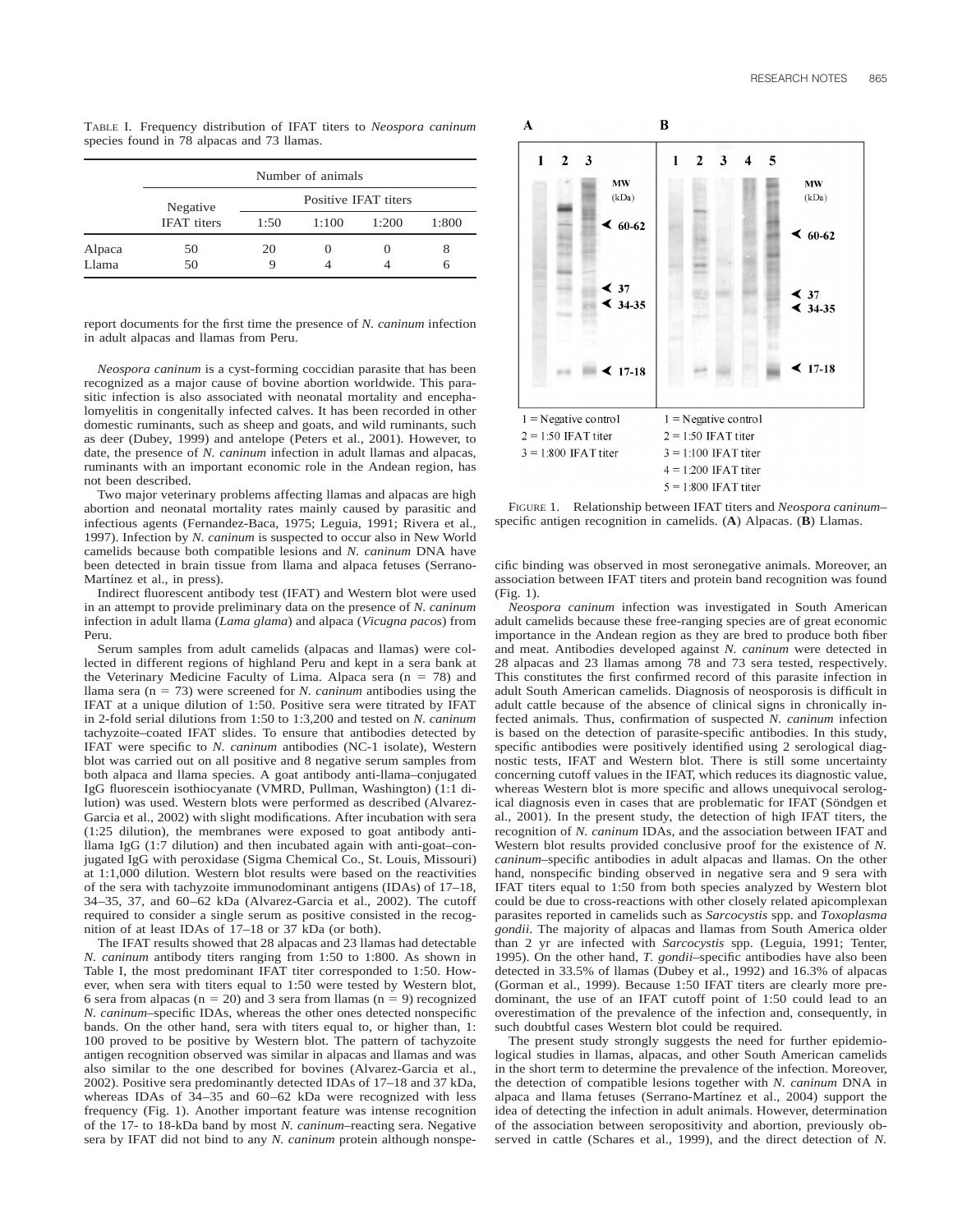*caninum* and other apicomplexan parasites in aborted fetuses are also required to understand the importance of this parasitic infection.

This study was supported by a research grant from the Spanish government (Programa de Cooperación Científica con Iberoamérica MEC-PR77/00 9015). We also thank staff from Rivera's laboratory for their valuable technical assistance and collaboration.

#### **LITERATURE CITED**

- ALVAREZ-GARCIA, G., J. PEREIRA-BUENO, M. GOMEZ-BAUTISTA, AND L. M. ORTEGA-MORA. 2002. Pattern of recognition of *Neospora caninum* tachyzoite antigens by naturally infected pregnant cattle and aborted foetuses. Veterinary Parasitology **107:** 15–27.
- DUBEY, J., 1999. Neosporosis—the first decade of research. International Journal for Parasitology **29:** 1485–1488.
- , L. G. RICKARD, G. L. ZIMMERMAN, AND D. M. MULROONEY. 1992. Seroprevalence of *Toxoplasma gondii* in llamas (*Lama glama*) in the northwest USA. Veterinary Parasitology **44:** 295–298.
- FERNANDEZ-BACA, S. 1975. Alpaca raising in the high Andes. World Animal Review FAO **14:** 1–8.
- GORMAN, T., J. P. ARANCIBIA, M. LORCA, D. HIRD, AND H. ALCAINO. 1999. Seroprevalence of *Toxoplasma gondii* infection in sheep and alpacas (*Llama pacos*) in Chile. Preventive Veterinary Medicine **40:** 143–149.
- LEGUIA, G. 1991. The epidemiology and economic impact of llama parasites. Parasitology Today **7:** 54–56.
- PETERS, M., P. WOHLSEIN, A. KNIERIEM, AND G. SCHARES. 2001. *Neospora caninum* infection associated with stillbirths in captive antelopes (*Tragelaphus imberbis*). Veterinary Parasitology **97:** 153– 157.
- RIVERA, H., B. MADEWELL, AND E. AMEGHINO. 1997. Serological survey of viral antibodies in Peruvian alpacas (*Lama pacos*). American Journal of Veterinary Research **18:** 189–191.
- SCHARES, G., F. J. CONRATHS, AND M. P. REICHEL. 1999. Bovine neosporosis: Comparison of serological methods using outbreak sera from a dairy herd in New Zealand. International Journal for Parasitology **29:** 1659–1667.
- SERRANO-MARTÍNEZ, E., E. COLLANTES-FERNÁNDEZ, A. RODRÍGUEZ-BER-TOS, E. CASAS-ASTOS, G ÁLVAREZ-GARCÍA, A. CHÁVEZ-VELÁSQUEZ, AND L. M. ORTEGA-MORA. 2004. *Neospora* sp. associated abortion in alpaca (*Vicugna pacos*) and llama (*Lama glama*). Veterinary Record [in press.].
- SÖNDGEN, P., M. PETERS, A. BÄRWALD, R. WURM, F. HOLLING, F. J. CON-RATHS, AND G. SCHARES. 1999. Bovine neosporosis: immunoblot improves foetal serology. Veterinary Parasitology **102:** 279–290.
- TENTER, A. M. 1995. Current research on *Sarcocystis* species of domestic animals. International Journal for Parasitology **25:** 1311– 1330.

*J. Parasitol.,* 90(4), 2004, pp. 866–867  $©$  American Society of Parasitologists 2004

### **Additional Observations on the Sporozoite Transmission of Plasmodium knowlesi to Monkeys**

**William E. Collins, JoAnn S. Sullivan, Douglas Nace, Tyrone Williams**\***, Allison Williams, G. Gale Galland, and John W. Barnwell,** Division of Parasitic Diseases and Animal Resources Branch, National Center for Infectious Diseases, Centers for Disease Control and Prevention, Atlanta, Georgia 30341; \*Atlanta Research and Education Foundation, Atlanta, Georgia 30033. e-mail: wec1@cdc.gov

ABSTRACT: *Saimiri boliviensis* monkeys were infected by the intravenous injection of 50 sporozoites of the H strain of *Plasmodium knowlesi* dissected from the salivary glands of *Anopheles dirus* mosquitoes; prepatent periods were 11, 12, 13, 13, 13, and 16 days. Sporozoites of *P. knowlesi* stored frozen for 7 days, 53 days, 20 mo, 7 yr and 7 mo, and 11 yr and 5 mo induced infections in *Macaca mulatta* monkeys with prepatent periods of 7, 6, 8, 10, and 7 days, respectively. After frozen storage for 11 yr and 5 mo, infections were induced in *S. boliviensis* with prepatent periods of 10–13 days.

*Plasmodium knowlesi* has been widely used for biologic and immunologic studies on malaria in *Macaca mulatta* monkeys. In recent years, this host has been difficult to obtain. In addition, its size and aggressiveness make it a difficult host to house and manage. As a consequence, investigations have switched to the use of New World *Aotus* sp. and *Saimiri* sp. monkeys infected with human-infecting malarial parasites as models for immunologic studies of human malaria. Nonetheless, the large background of information on *P. knowlesi* in the *M. mulatta* monkey can be useful, if this parasite were to be shown to behave similarly in New World primates.

On completion of initial vaccine and drug trials in New World monkeys, *Saimiri* sp. and *Aotus* sp. are available to us for additional study. Previously, we have reported the susceptibility of these hosts to *P. fragile* (Collins et al., 1974, 1990), *P. cynomolgi* (Collins et al., 1975, 1985, 1999), *P. fieldi* (Sullivan et al., 1998), *P. inui* (Collins et al., 1981; Sullivan et al., 2003), and *P. knowlesi* (Collins et al., 1978; Sullivan et al., 1996). Of particular interest has been the ready transmission of *P. knowlesi* via sporozoites to *Saimiri* sp. monkeys. Further examinations were made of the usefulness of the *Saimiri boliviensis* monkey for sporozoite-induced studies with *P. knowlesi*, the results of which are reported here.

The object of the study was (1) to determine whether *S. boliviensis*

monkeys could be infected by the injection of  $\leq 100$  sporozoites of *P*. *knowlesi* dissected from the salivary glands of an infected mosquito and (2) could sporozoites maintained in the frozen state still be infectious after many years of storage.

*Saimiri boliviensis* and *M. mulatta* monkeys were colony-born animals. On arrival at the facility, all animals were quarantined for a 2-mo conditioning period, weighed, and tested for tuberculosis. Parasitologic and serologic examination indicated that the animals were free of infection with malarial parasites before primary inoculation. All *S. boliviensis* monkeys had been previously infected with human malarial parasites but were parasite free at the time of exposure to infection with *P. knowlesi*. All animals were fed a diet that has been proven to provide adequate nutrition and calories in captive *S. boliviensis* and macaque monkeys used in malaria-related research. Feed was free of contaminants and freshly prepared. Daily observations of the animals' behavior, appetite, stool, and condition were recorded. An attending veterinarian treated all animals as medical conditions arose.

*Anopheles dirus* (originally from Thailand) were laboratory reared and maintained at the CDC/DPD insectaries. Mosquito infection was obtained by allowing the caged anophelines to feed directly on a tranquilized *M. mulatta* monkey. For sporozoite challenge, sporozoites were dissected from the salivary glands of infected mosquitoes into 20% fetal bovine serum (FBS) in phosphate-buffered saline (PBS; pH 7.2). The glands were crushed under a coverslip; the released sporozoites were washed from the slide into a vial, and an aliquot was transferred to a Neubauer cell counting chamber for quantification. The sporozoites were then diluted in FBS-PBS and injected intravenously into the femoral vein of the monkey.

Blood-stage parasitemia was monitored by the daily examination of thick- and thin blood films by the method of Earle and Perez (1932). Infections were terminated by treatment with chloroquine (30 mg base over 3 days). All drugs were administered by oral intubation.